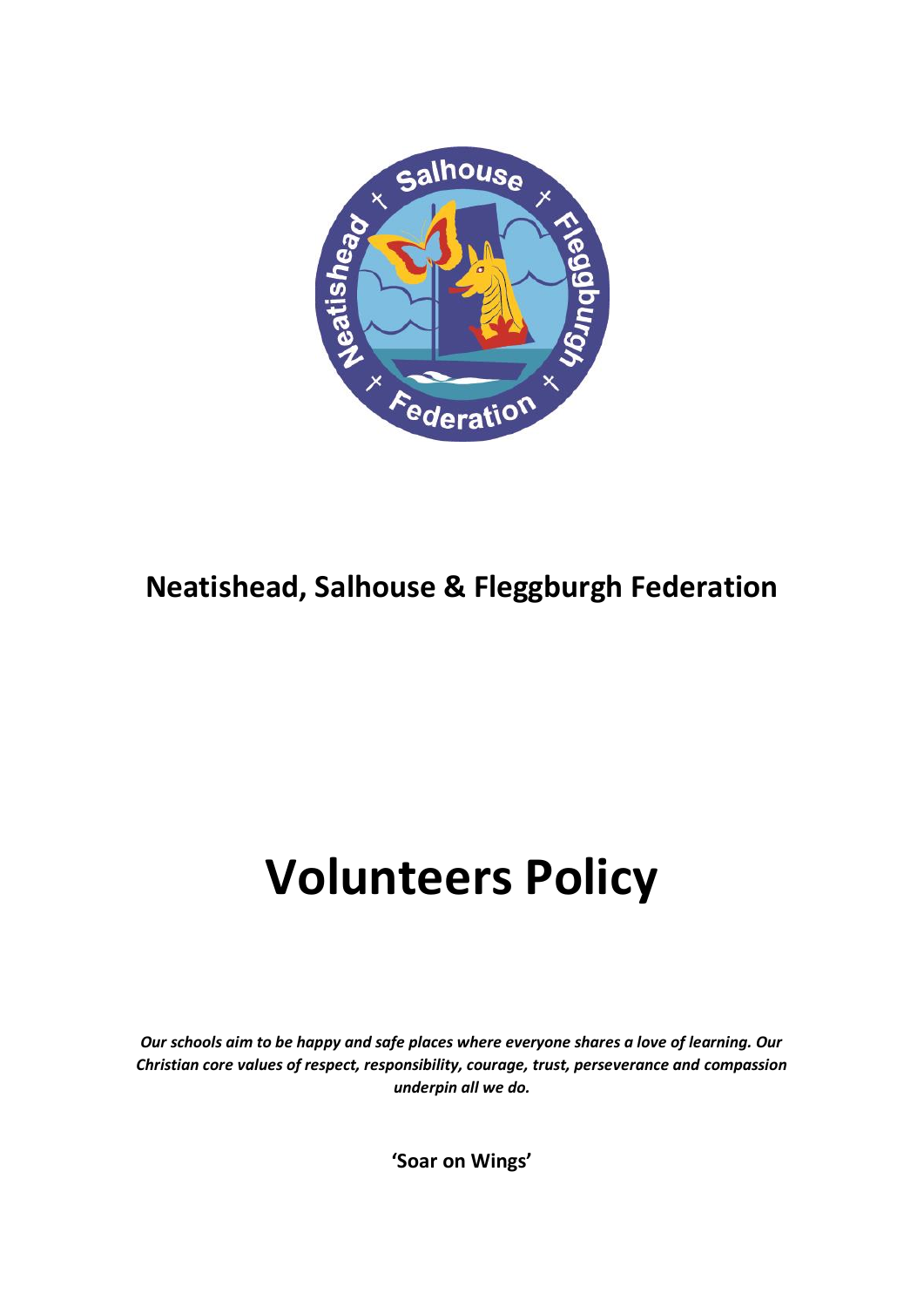| <b>Formally adopted by the Governing Board</b> |                            |
|------------------------------------------------|----------------------------|
| On                                             | November 2020              |
| <b>Chair of Governors</b>                      | J Gay                      |
| Date for review                                | November 2021              |
| <b>Responsibility</b>                          | <b>Full governing body</b> |

**Our school is the secure base from which we 'soar on wings' to realise our ambitions.**

**Through valuing one another and the world in which we live, we flourish.**

**Through providing rich opportunities, we can imagine fulfilling futures.**

**Through a shared love of learning, we transform lives.**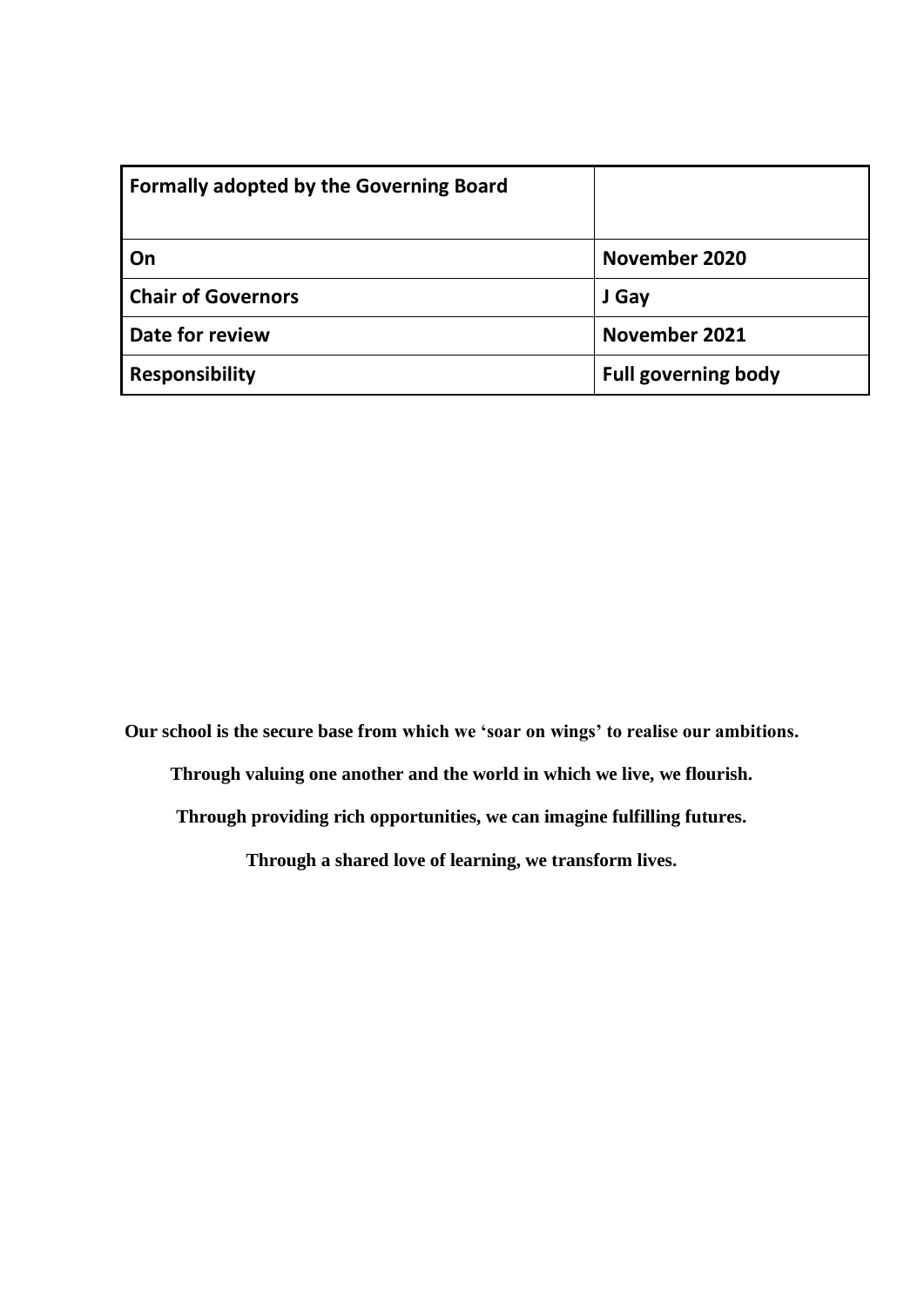The aim of this policy is to:

• To provide parents, staff and volunteers with clear expectations, induction and guidelines for working in school.

• To encourage the wider community to engage with children's learning to raise standards of achievement and promote community cohesion.

• To ensure the highest standards of safeguarding for our pupils by a shared knowledge of procedures.

#### **1. Introduction**

Volunteers are parents or other adults working alongside the school staff and students on work experience or placements.

We welcome those wishing to help in the school and value the contribution they make to school life. We believe that the involvement of parents, carers and volunteers in children's education is vital and we encourage active participation in many ways.

Some volunteers come to school to help with a variety of tasks such as art, cooking, and especially reading, and usually work with individuals or small groups in specific classes.

In addition, volunteers often help when the children are taken on educational visits outside school or get involved with the work of our Friends Associations. These guidelines have been written to ensure that for all concerned – volunteers, teachers and children - the experience is positive and rewarding.

#### **2. Aims and Ethos**

We aim for our children to feel happy and safe and share a love of learning. Our Christian core values: respect, responsibility, compassion, courage, trust and perseverance, underpin all we say and do. We aim to lay a solid educational foundation so that all our children can 'soar on wings'.

As an inclusive school we celebrate the achievements of all children. We are committed to providing the greatest possible access for all children by providing a broad, balanced and differentiated curriculum which is appropriate for meeting their needs.

#### **3. Safeguarding**

As part of our commitment to safeguarding, volunteers who are not already known to the school will be asked to attend an informal interview to ensure that the aims and intentions of the school and the volunteer are compatible.

The Headteacher has the authority not to accept the help of volunteers if she believes that it is not in the best interest of the children.

We carry out a Disclosure and Barring Service (DBS) check for all volunteers who have regular contact with children. All schools need to hold a register of the checks undertaken. In order for you to work in school as a volunteer, you will need to complete a DBS online check. Those who help out at specific events e.g. school fair, relatives in school days etc who do not have unsupervised access to children do not need a DBS but must not have unsupervised access to children.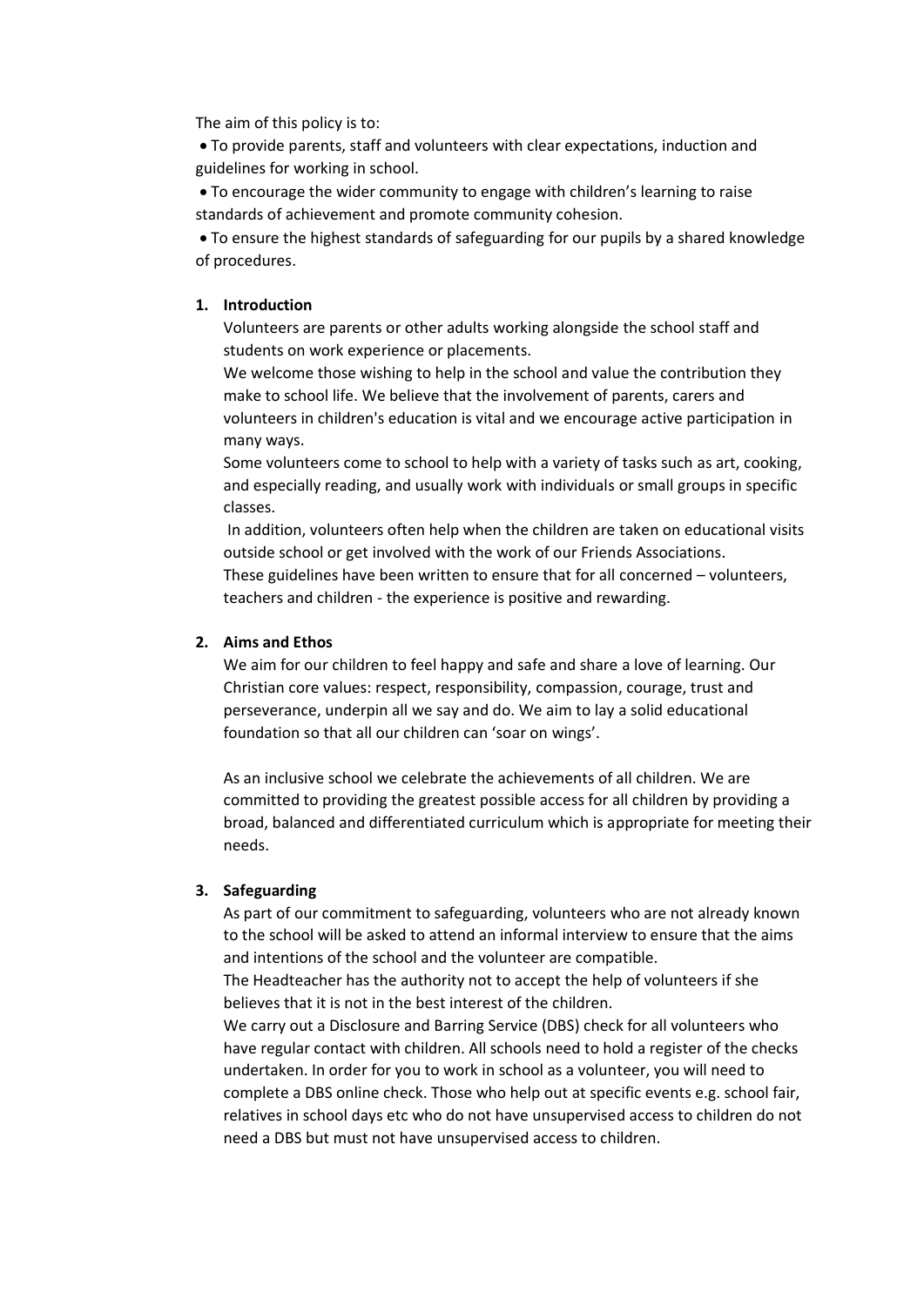#### **4. Becoming a Volunteer in School**

All volunteers will be asked to attend an induction meeting which will cover the following topics:

- Confidentiality
- Safeguarding
- Whistleblowing
- Child Protection
- Health & Safety / COVID Risk Assessment/asbestos/lifting
- Fire
- Code of conduct
- Behaviour and exclusions Policy
- Pupil specific information

Volunteers will be asked whether they have any health conditions that may affect their ability to safely perform their volunteer role.

#### **5. Deployment of Volunteers**

Volunteers will be asked to support in classes/areas of the school where there is the most need for support. This is under the direction of the Head of School.

#### **6. Volunteer Roles in School**

Many of the activities that we ask you to help with are the sorts of things that parents do with their own children at home. We might ask you to become involved in a variety of activities such as:

- Sharing books
- Playing educational games
- Making things
- Cooking
- Gardening
- Sewing
- Topic related studies
- Accompanying visits
- The teacher will give you:
- Clear guidelines about the activity;
- All the equipment you need.

### **7. Procedures and Protocols Health and Safety/Safeguarding**

When a volunteer arrives in the school they must sign in at the school office. Volunteers must also sign out and state the time when they are leaving the school premises. Signing in and out is important in the event of an emergency so that staff and emergency services know who needs to be accounted for.

A visitor badge must be worn at all times in school. Volunteers with a DBS clearance will have been identified to staff members.

The Headteacher has the authority withdraw the help of volunteers if he or she believes that it is not in the best interest of the children.

Confidentiality is very important. While in school you are likely to become aware of issues relating to individual children and being discussed by staff. You may see children struggling with work, be upset or making poor behaviour choices or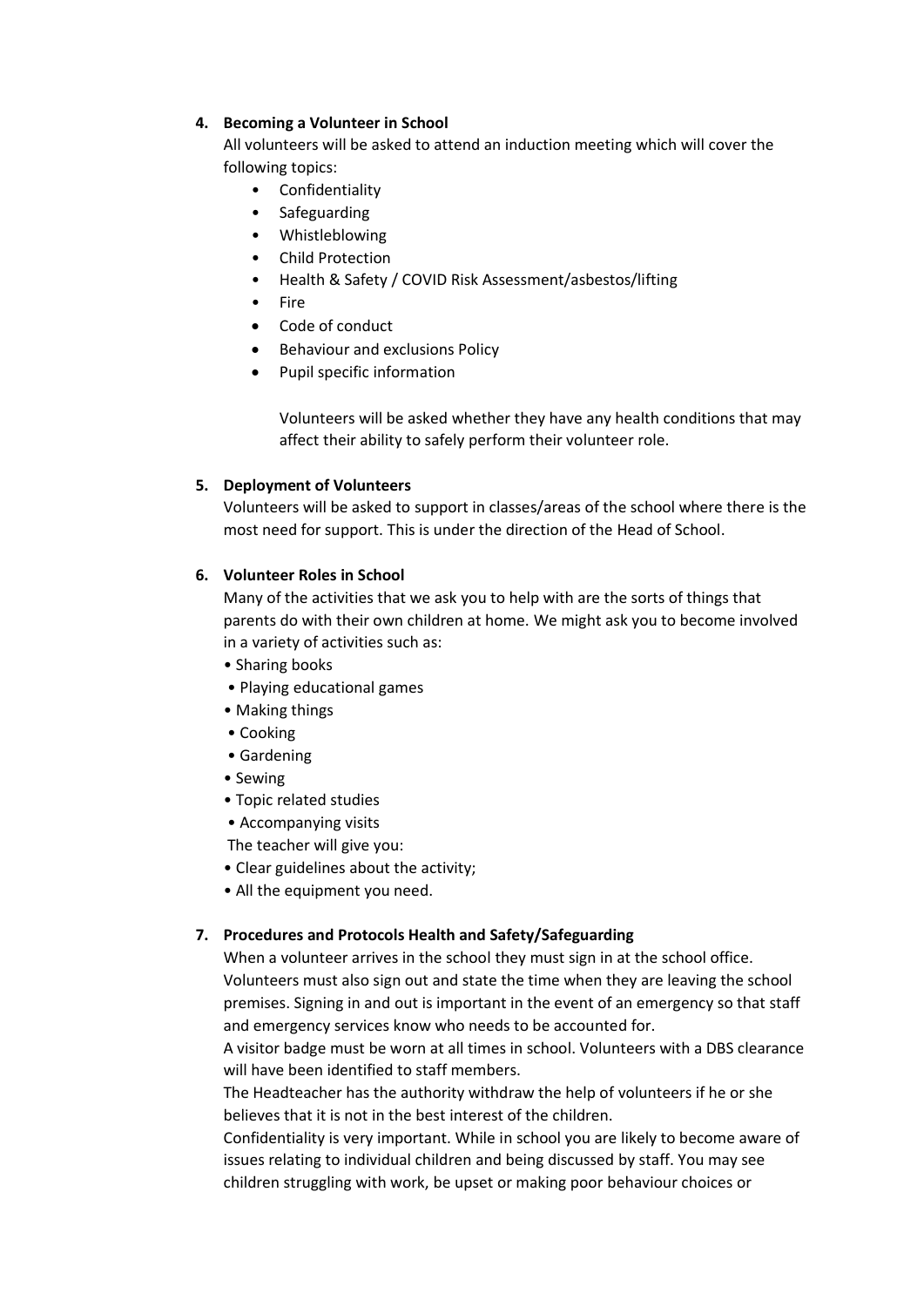hear/see other information concerning a child while you are with us in school. It is vital that you do not share anything about specific children with friends or family or a child's parent if you know them. The **teachers** here have the responsibility of informing parents of any concerns about a child.

Volunteers working in classrooms do so on the understanding that they support the teaching staff and will not pass opinion on such matters as discipline or teaching styles outside the school. If you ever have any concerns about a child, please speak to the class teacher as soon as possible after the disclosure in an appropriate setting so that others cannot overhear.

Safeguarding concerns about a child must be shared immediately with one of the designated officers for child protection as soon as possible after the disclosure. The designated officers for child protection are:

Julie Church Executive Headteacher

Neatishead: Laura Davies Tony Murphy Salhouse: Angela Feeley Lisa Phillimore Fleggburgh: Ingrid Rounce Gemma Yassin

#### **8. Guidelines for Supporting Children in School**

Encourage the children to talk about what they are doing in order to support them in using the correct vocabulary. Always encourage the children to do things for themselves. It is important that they are independent and although some children may need help and supervision, the end result should always be their own work. When playing games with the children, try and encourage the idea of taking turns and sharing. It is important that all children in school are given equal time and attention. Please do not lift, carry or move a child in any way.

#### **9. Housekeeping**

Mobile phones: Please keep your mobile phone switched off whilst helping in school, and place the phone in a secure place like the school office. Tea / Coffee arrangements: If you are in school over the break period, there are tea and coffee making facilities in the staffroom which you are welcome to use. Photocopier: You may be asked to use this machine to support the class teacher in preparing resources. Please ask in the school office if you are unsure of how to use

it.

First Aid: Please do not administer First Aid to children whilst you are volunteering in school. A number of staff hold certificates for paediatric first aid and first aid at work. Please talk to the class teacher or teacher on duty if you are approached by a child with an ailment or injury.

Fire alarm If the fire alarm sounds, please make your way safely to the nearest exit and gather on the school field. Please do not return to the school building until you have permission to do so.

Attendance: If you find that you are not going to be able to come into school on a particular day, it is really helpful to know in advance, even if that's only a phone message on the morning in question.

References Occasionally, volunteers ask the school to provide a written reference when they are seeking employment. We stipulate a minimum qualifying period of